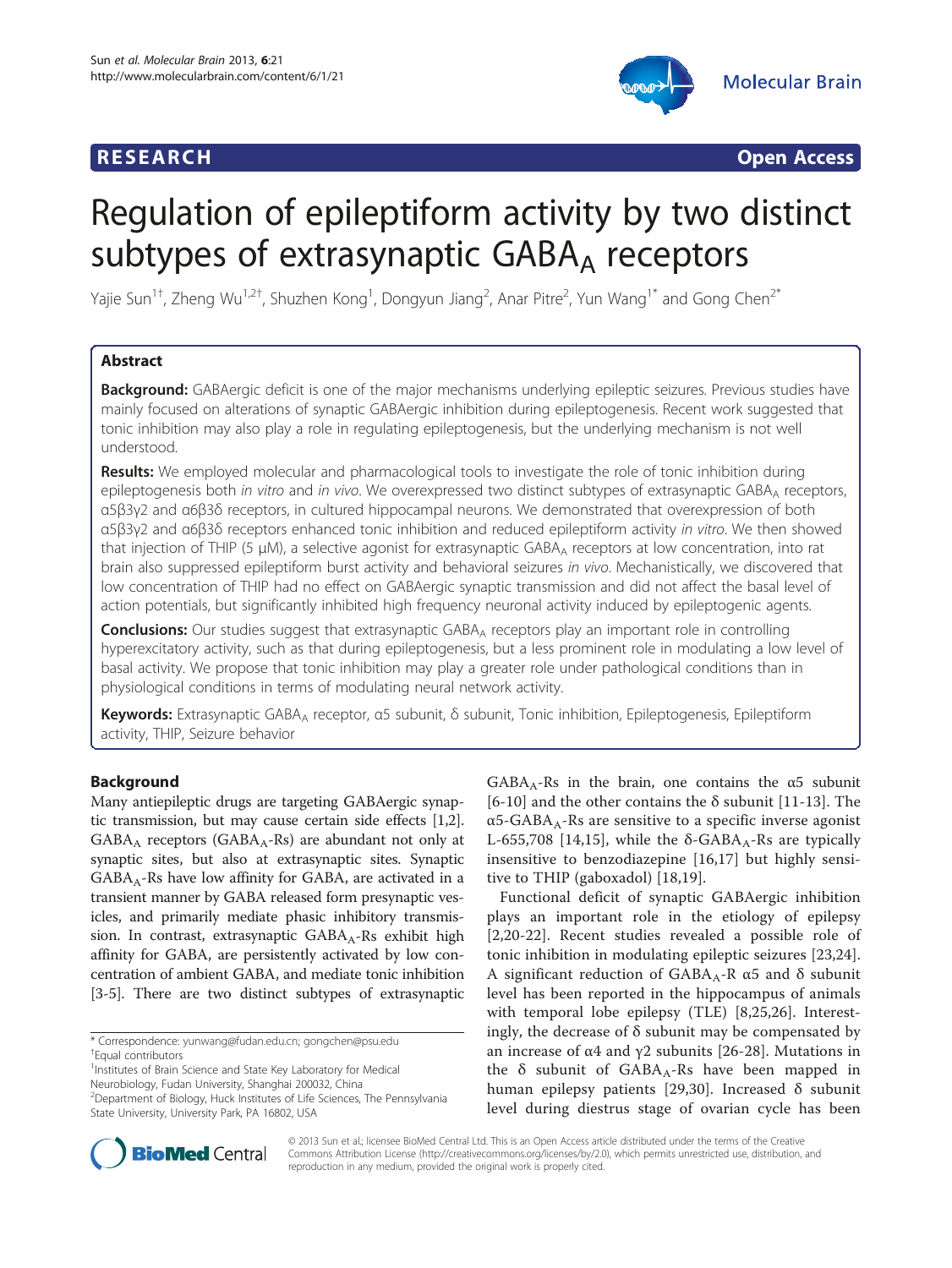associated with less seizure activities in kainic acidinduced epilepsy models [\[31\]](#page-11-0). However, in the pyramidal neurons of hippocampal CA1 region, the  $α5$  GABA<sub>A</sub>-R mediated tonic current was reduced but overall tonic inhibition was not changed or even increased in pilocarpine epilepsy model [\[32](#page-11-0)]. Furthermore, enhanced tonic inhibition in thalamocortical neurons was reported to induce absence seizure [\[33\]](#page-11-0), suggesting that different tonic inhibition may play different roles in different brain regions.

Here we investigated the functional role of two distinctly different subtypes of extrasynaptic  $GABA_A-Rs$ in hippocampal epileptogenesis. We demonstrated that enhancing tonic inhibition by overexpressing either the α5β3γ2 or α6β3δ extrasynaptic  $GABA_A$  receptors significantly inhibited the formation of epileptiform activity in hippocampal cultures. Furthermore, in vivo injection of selective extrasynaptic  $GABA_A-R$  agonist THIP also inhibited epileptiform bursting activity in anesthetized rats and seizure behaviors in freely moving rats. Interestingly, low concentration of THIP did not affect basal level of neuronal activity, but significantly suppressed higher frequency neuronal firing. Therefore, our data suggest that tonic inhibition mediated by extrasynaptic  $GABA_A-Rs$ may play a more prominent function in pathological conditions such as during epileptogenesis.

#### Results

#### Molecular enhancement of tonic GABA currents after overexpressing α5β3γ2 GABA<sub>A</sub> receptors

We have previously demonstrated that epileptiform activity downregulates tonic inhibition mediated by extrasynaptic  $GABA_A$  receptors [\[34\]](#page-11-0). In this study, we investigated the effect of enhanced tonic inhibition on epileptiform activity. The majority of extrasynaptic  $GABA_A$ receptors (GABA<sub>A</sub>-Rs) can be categorized into two distinct subtypes, containing either the  $\alpha$ 5 or the  $\delta$  subunit. The  $\alpha$ 5-GABA<sub>A</sub>-Rs are mainly expressed in the hippocampus of adult brain, while  $δ$ -GABA<sub>A</sub>-Rs are mostly expressed in dentate and cerebellar granule cells as well as in the thalamus. To understand which subtype of extrasynaptic  $GABA_A-Rs$  may affect epileptiform activity, we overexpressed both the  $\alpha$ 5β3γ2 and  $\alpha$ 6β3δ GABA<sub>A</sub>-Rs in hippocampal neurons to enhance tonic inhibition and tested their effects on epileptiform activity. Since α5 subunit is normally expressed in hippocampal pyram-idal neurons [\[6](#page-10-0)], we first tested the effect of  $\alpha$ 5β3γ2 receptors on epileptiform activity. We have tested several α5 subunits and found a right one that can give large GABA-evoked current when coexpressed with the β3 and γ2 subunits in HEK 293T cells (Figure [1A](#page-2-0)). The inverse agonist L-655,708 (100 nM) specific for the α5 subunit significantly inhibited the GABA-evoked cur-rents (Figure [1](#page-2-0)A-B; Control,  $437 \pm 63$  pA, n = 10; L-655, 708, 143 ± 26 pA, n = 10; \*\*\*, p < 0.001; Student's t test),

confirming that the GABA current was mediated by  $\alpha$ 5 subunit-containing GABA<sub>A</sub>-Rs. We next overexpressed the α5β3γ2 receptors in cultured hippocampal pyramidal neurons. The GABA-evoked whole-cell currents appeared to be similar between neurons transfected with the  $\alpha$ 5β3γ2 receptors and the mCherry for control (Figure [1C](#page-2-0)-D; mCherry, 3380  $\pm$  408 pA, n =13; α5β3γ2, 3646  $\pm$  518 pA,  $n = 14$ ;  $p > 0.5$ ). However, tonic GABA currents revealed by acute application of  $GABA_A-R$  blocker bicuculline (Bic, 40 μM; together with 1 μM TTX and 10 μM DNQX) [[9,34,35](#page-11-0)], were significantly increased in α5β3γ2-transfected neurons compared to mCherrytransfected control neurons (Figure [1E](#page-2-0)-F; mCherry, 13.1 ± 1.7 pA, n = 8; α5β3γ2, 24.5  $\pm$  4.2 pA, n = 8; p < 0.05). These data demonstrated that overexpression of the α5β3γ2 receptors enhanced tonic GABA currents in hippocampal neurons.

#### Tonic inhibition mediated by the α5β3γ2 receptors suppresses epileptiform activity

We further tested whether epileptiform activity was affected by the enhanced tonic GABA current in neurons overexpressing the α5β3γ2 receptors. We previously established a unique cyclothiazide (CTZ) induced epilepsy model both in vitro and in vivo [[36-39\]](#page-11-0). The advantage of CTZ model is its reliability in inducing epileptiform activity without significant cell death [\[36](#page-11-0)]. We treated hippocampal culture with CTZ  $(5 \mu M, 24 \text{ hr})$ to induce epileptiform activity, similar to reported before [[36](#page-11-0)]. Control neurons transfected with mCherry showed robust epileptiform activity after CTZ-treatment, with a train of high-frequency action potentials overlaying on the plateau of large depolarization shifts (Figure [2](#page-3-0)A). In contrast, the majority of neurons transfected with the α5β3γ2 receptors did not show clear epileptiform activity, except some sparse action potentials on top of small depolarization bursts (Figure [2B](#page-3-0)). Quantitatively, about 90% of control neurons showed epileptiform activity after CTZ-treatment (26 out of 29 neurons), whereas only about 33% of neurons transfected with the α5β3γ2 receptors showed epileptiform activity (11 out of 33 neurons) (Figure [2](#page-3-0)C). The average frequency of epileptiform bursts was also significantly reduced in α5β3γ2-transfected neu-rons (Figure [2](#page-3-0)D; mCherry,  $1.83 \pm 0.35$  per min,  $n = 29$ ; α5β3γ2, 0.49 ± 0.16 per min, n = 33; p < 0.001). Together, our experiments demonstrated that enhanced tonic inhibition mediated by the  $α5β3γ2$  receptors significantly suppressed the formation of epileptiform activity in hippocampal neurons.

#### Inhibition of epileptiform activity by the α6β3δ receptors

We next examined a distinctly different subtype of extra-synaptic GABA<sub>A</sub>-Rs, the α6β3δ receptors [\[11,12\]](#page-11-0), in the regulation of epileptiform activity. We first examined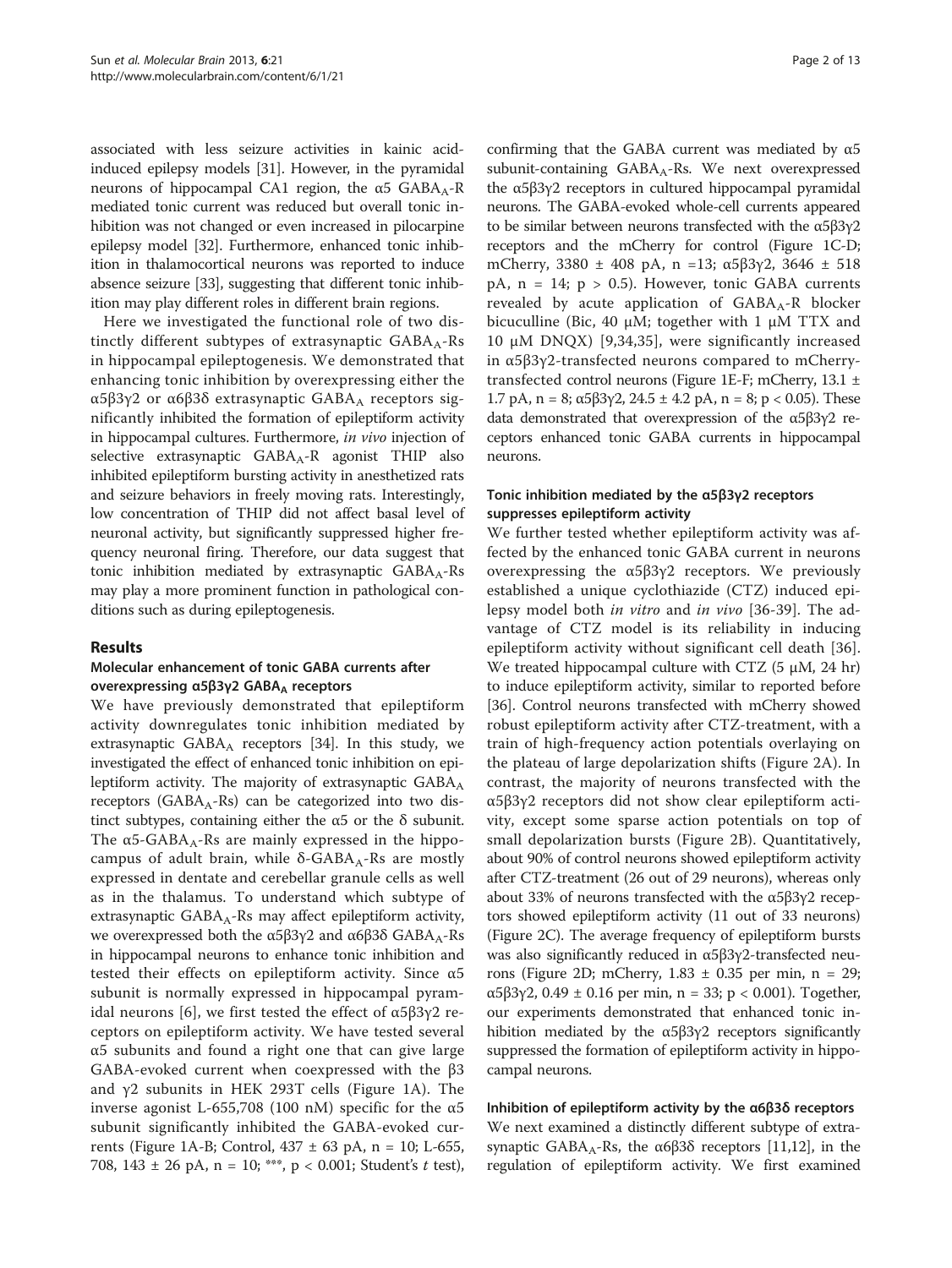<span id="page-2-0"></span>

whole-cell GABA currents after overexpressing α6β3δ receptors in hippocampal cultures. GABA-evoked wholecell currents showed no difference between GFP- and α6β3δ-transfected neurons (Figure [3A](#page-4-0)). Quantitatively, the average GABA-evoked current in α6β3δ-transfected neurons was  $3327 \pm 206$  pA (n = 10), which was not significantly different from the GFP control  $(3967 \pm 328 \text{ pA})$ ,  $n = 10$ ,  $p > 0.1$ ; Figure [3B](#page-4-0)). To confirm functional expression of the α6β3δ receptors in hippocampal neurons, we examined tonic GABA current after Bic treatment and found that the tonic GABA current was greatly increased in α6β3δ-transfected neurons (Figure [3C](#page-4-0)). Quantitatively, the average amplitude of tonic GABA currents in α6β3δtransfected neurons was  $28.1 \pm 3.6$  pA (n = 10), significantly larger than that of control neurons  $(7.4 \pm 1.1 \text{ pA})$ ,  $n = 11$ ,  $p < 0.0001$ ) (Figure [3](#page-4-0)D). Furthermore, we employed THIP (5  $\mu$ M), a relatively specific agonist for  $\delta$  subunit containing  $GABA_A$ -Rs at low concentration, to investigate tonic currents in control and α6β3δ-transfected neurons. THIP activated a small non-desensitizing tonic current in GFP-transfected neurons, accompanied with an increase of the baseline noise (Figure [3](#page-4-0)E, top trace). In α6β3δtransfected neurons, however, the THIP-induced tonic current was markedly increased (Figure [3](#page-4-0)E, bottom trace). The average amplitude of THIP current in control neurons was  $35.3 \pm 7.4$  pA (n = 11), and greatly increased to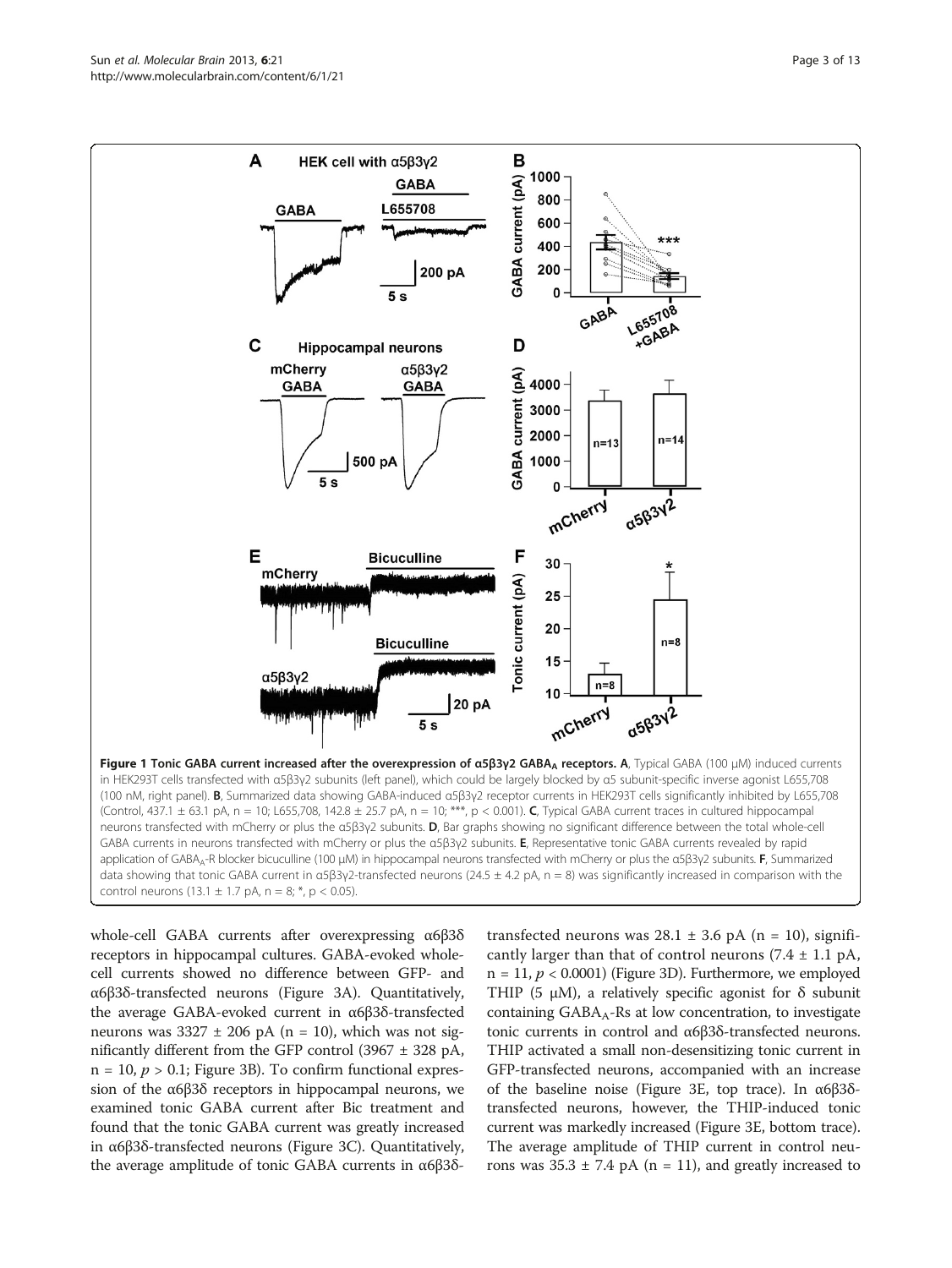962  $\pm$  130 pA in α6β3δ-transfected neurons (n = 12,  $p$  < 0.0001; Figure [3F](#page-4-0)). Thus, overexpression of α6β3δ receptors in hippocampal neurons significantly increased tonic GABA currents, similar to the overexpression of α5β3γ2 receptors.

We then examined whether overexpression of the α6β3δ receptors has any effect on epileptiform activity. In GFP-transfected control neurons, CTZ-treatment (5 μΜ, 24 hr) induced robust epileptiform activity as expected (Figure [4A](#page-5-0)). In contrast, hippocampal neurons transfected with α6β3δ receptors showed a significant attenuation of epileptiform activity (Figure [4](#page-5-0)B). Quantitatively, the

percentage of neurons displaying epileptiform activity was 84% (21 out of 25) in GFP-transfected controls, but reduced to 31% (9 out of 29) in α6β3δ-transfected neurons (Figure [4C](#page-5-0);  $p < 0.001$ ). Furthermore, the frequency of epileptiform bursts in α6β3δ-transfected neurons also reduced significantly (0.56  $\pm$  0.2 bursts per min, n = 29,  $p < 0.003$ ), compared to that in GFP control neurons  $(1.64 \pm 0.28$  bursts per min, n = 25) (Figure [4D](#page-5-0)). We investigated whether the overexpression of extrasynaptic  $GABA_A-Rs$  would alter neuronal intrinsic properties, but found no changes in resting membrane potential (mCherry,  $-52.3 \pm 1.3$  mV, n = 15;  $\alpha 5\beta 3\gamma 2$ ,  $-50.1 \pm 1.6$  mV,

Figure 2 Inhibition of epileptiform activity in cultured hippocampal neurons overexpressing α5β3γ2 receptors. A, Typical traces from two hippocampal neurons showing the epileptiform burst activity after chronic CTZ treatment (5 μΜ, 24 h). Panel b shows the expanded view of a single epileptiform burst from panel a. Epileptiform burst is characterized by a train of action potentials on a large depolarization shift. B, Representative traces showing the lack of epileptiform bursts in two hippocampal neurons transfected with the α5β3γ2 receptors.  $C$ , Bar graphs illustrating that overexpression of α5β3γ2 receptors significantly reduced the percentage of neurons showing epileptiform activity after chronic CTZ treatment (mCherry, ~90%, n = 29; α5β3γ2, ~33%, n = 33; \*\*\*, p < 0.001). D, Neurons transfected with α5β3γ2 receptors showing lower burst frequency (0.49  $\pm$  0.16 per min, n = 33), compared to mCherry controls after CTZ treatment (1.83  $\pm$  0.35 per min, n = 29; \*\*\*, p < 0.001).

<span id="page-3-0"></span>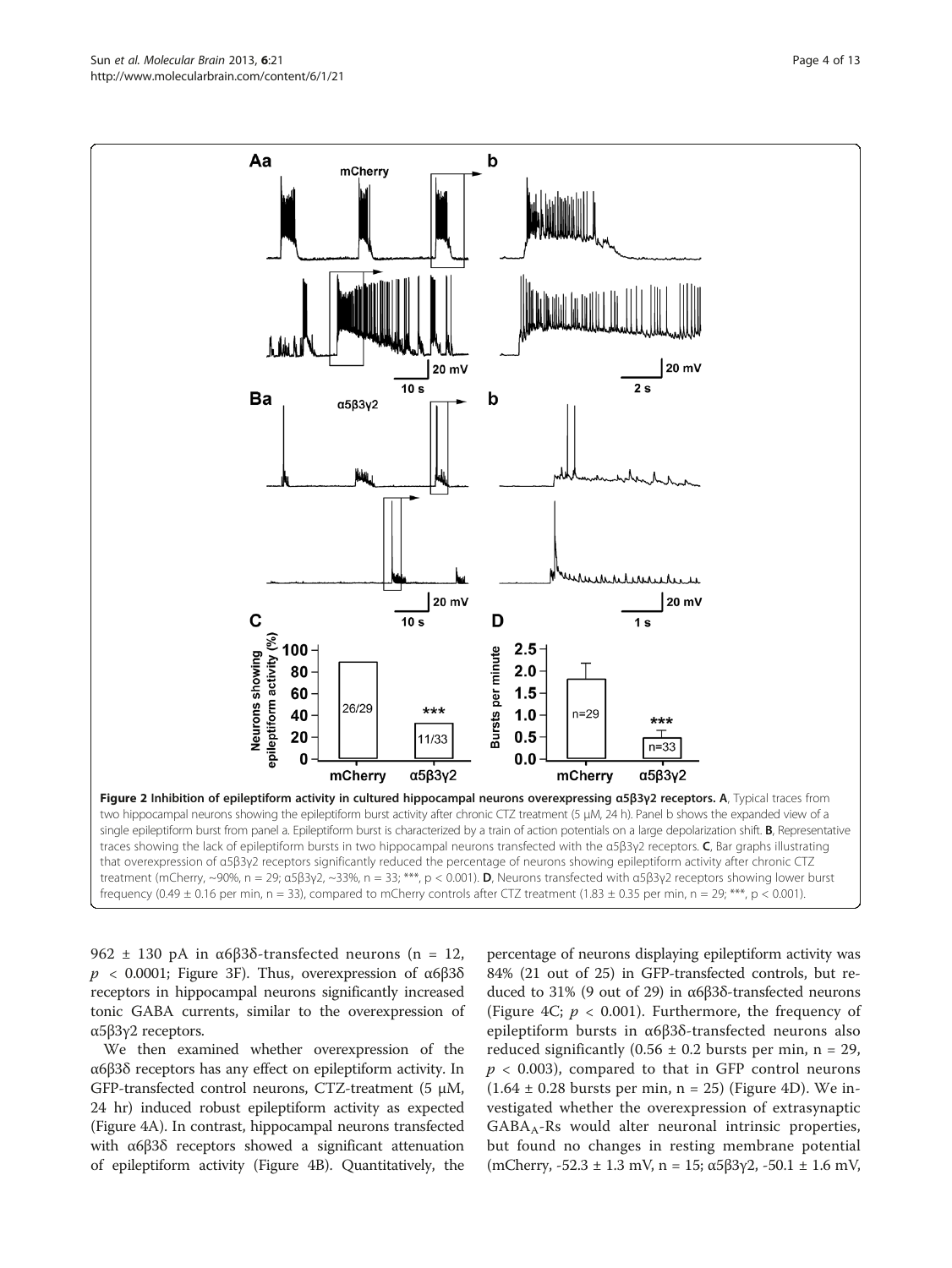n = 12; α6β3δ, -51.5  $\pm$  1.4 mV, n = 10; p > 0.5, one way ANOVA), membrane resistance (mCherry,  $204 \pm 22$  M $\Omega$ , n = 15; α5β3γ2, 177 ± 17 MΩ, n = 12; α6β3δ, 237 ± 24 M $\Omega$ , n = 10; p > 0.4), or membrane capacitance (mCherry, 96.3 ± 7.8 pF, n = 15; α5β3γ2, 114.6 ± 10.8 pF, n = 12; α6β3δ, 95.7 ± 16.1 pF, n = 10; p > 0.19) in different transfected groups. Together, our data demonstrated that both α6β3δ and α5β3γ2 extrasynaptic GABA<sub>A</sub>-Rs have an important role in regulating hippocampal epileptogenesis in vitro.

#### Tonic inhibition on in vivo epileptic seizures

After performing in vitro studies, we decided to further investigate the effect of tonic inhibition on epileptiform activity in *in vivo* condition. We recorded field potentials in the hippocampal CA1 pyramidal layer from 5 urethane-anaesthetized rats. In all 5 rats studied, the evoked responses following low frequency stimulation of CA3 region consisted of a large EPSP and a single population spike (PS) during control recordings (data not shown, see [[36](#page-11-0)]), and the baseline activity was virtually

<span id="page-4-0"></span>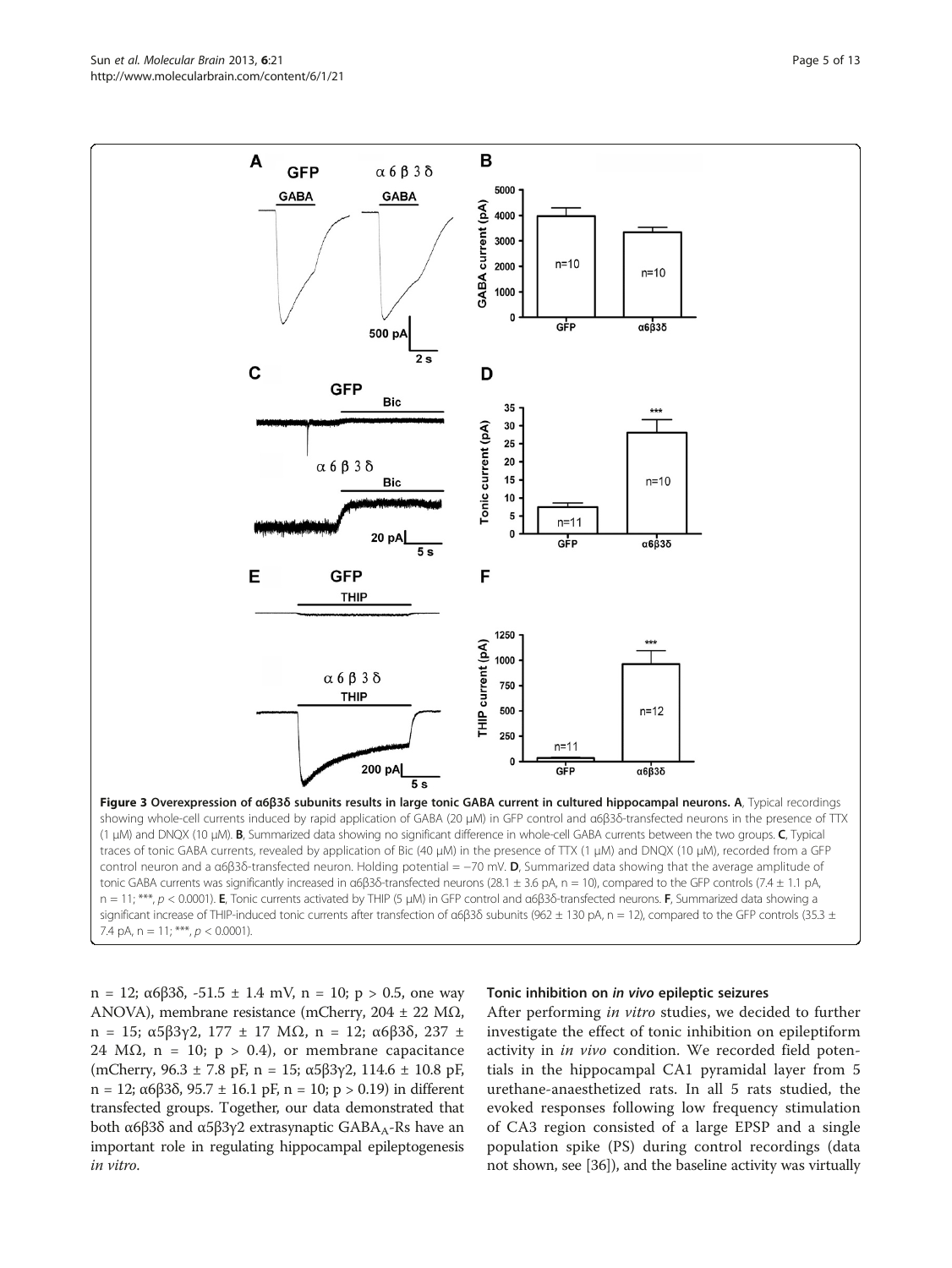<span id="page-5-0"></span>

'silent' (Figure [5](#page-6-0)Aa). Following intra-cerebroventricular (i.c.v.) injection of CTZ (5  $\mu$ mol in 5  $\mu$ l), the singlepeaked PS gradually transformed into a multiple-peaked event and the spontaneous recurrent epileptiform bursts were stable for at least 30 min in all 5 rats tested (Figure [5A](#page-6-0)b). To enhance tonic inhibition in vivo, we chose to use agonist specific for extrasynaptic  $GABA_A-$ Rs. For the  $\alpha$ 5 subunit-containing GABA<sub>A</sub>-Rs, there is no specific agonist available except inverse agonists that reduce receptor responses. However, THIP at low concentration is a selective agonist for the δ subunitcontaining  $GABA_A-Rs$  and widely used to elicit tonic inhibition both in vitro and in vivo [\[40](#page-11-0)-[43\]](#page-11-0). Therefore, we delivered THIP (4 mg/kg) through the cannula preimplanted in the lateral tail vein after the induction of epileptiform activity. Compared with the epileptiform burst number (7.2  $\pm$  1.0 per 30 min) before THIP injection, the mean burst number after THIP administration was significantly reduced to  $0.8 \pm 0.4$  ( $p < 0.003$ ) over a 30 min analysis period (Figure [5A](#page-6-0)c). Interestingly, the inhibitory effect of THIP on epileptiform activity was reversible, as indicated by a gradual increase of the mean burst number  $(2.0 \pm 0.7 \text{ per } 30 \text{ min})$  during a prolonged recovery period after the THIP injection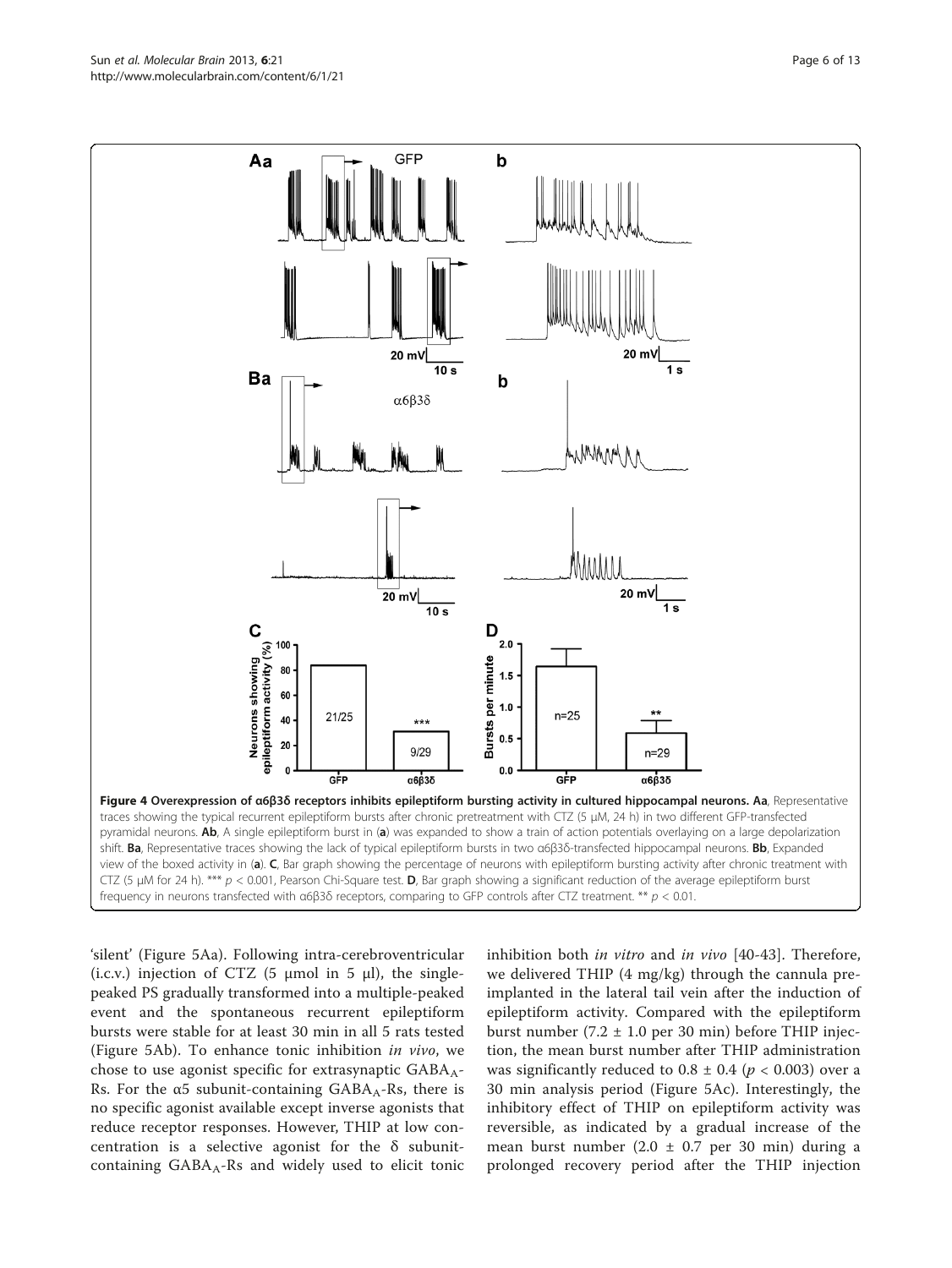<span id="page-6-0"></span>

(Figure 5Ad). The quantification of the burst frequency of CTZ, CTZ + THIP, and the recovery group was summarized in Figure 5Ae. These results indicate that acute application of THIP in in vivo condition can effectively suppress epileptiform activity.

Besides epileptiform activity, we further studied whether THIP can directly modulate CTZ-induced seizure behavior in freely moving rats [[38](#page-11-0)]. CTZ was injected repeatedly each day (0.25 μmol i.c.v. for 3 consecutive days, total dose of 0.75 μmol) to induce seizure behavior without or with a pre-injection of THIP. The administration of THIP (5 or 10 mg/kg, i.p.) at 10 min before CTZ injection dose-dependently attenuated the convulsant seizures induced by CTZ. The seizure score was  $4.5 \pm 0.3$  (n = 6) after CTZ injection alone, and significantly reduced to 2.6  $\pm$  0.7 (n = 7) in THIPpreinjected (10 mg/kg) animals ( $p < 0.05$ ; Figure 5B). The lower dose of THIP pretreatment (5 mg/kg) also reduced seizure score but not reaching statistical significance. Therefore, THIP may be used as a potential anticonvulsant drug to suppress seizure behaviors in living animals.

Tonic inhibition and basal GABAergic neurotransmission

While previous studies have linked tonic inhibition with seizure threshold [[31,44](#page-11-0)], the underlying mechanism is not fully understood. We decided to investigate the mechanism of tonic inhibition in regulating epileptiform activity. One question we addressed is whether tonic inhibition has any direct effect on basal GABAergic synaptic transmission in rat hippocampal cultures. Spontaneous miniature inhibitory postsynaptic currents (mIPSCs) were recorded in the presence of TTX (1 μM) and CNQX (10 μM) to block action potentials and glutamatergic responses, respectively. We have previously shown that THIP at micromolar concentrations elicited a tonic current (10–30 pA) in hippocampal neurons [\[34](#page-11-0)]. Here, we found that application of 5 μM THIP had no significant effect on both the mIPSC amplitude (control,  $18.9 \pm 1.1$  pA,  $n = 12$ ; THIP, 18.3  $\pm$  1.3 pA,  $n = 12$ ;  $p > 0.6$ ) and the frequency (control,  $0.76 \pm 0.18$  Hz, n = 12; THIP,  $0.96 \pm 0.18$ 0.30 Hz,  $n = 12$ ;  $p > 0.4$ ) (Figure [6](#page-7-0)). We did notice that the baseline noise in the presence of THIP was always larger than the controls, indicating the tonic activation of extrasynaptic  $GABA_A-Rs$  by low concentration of THIP.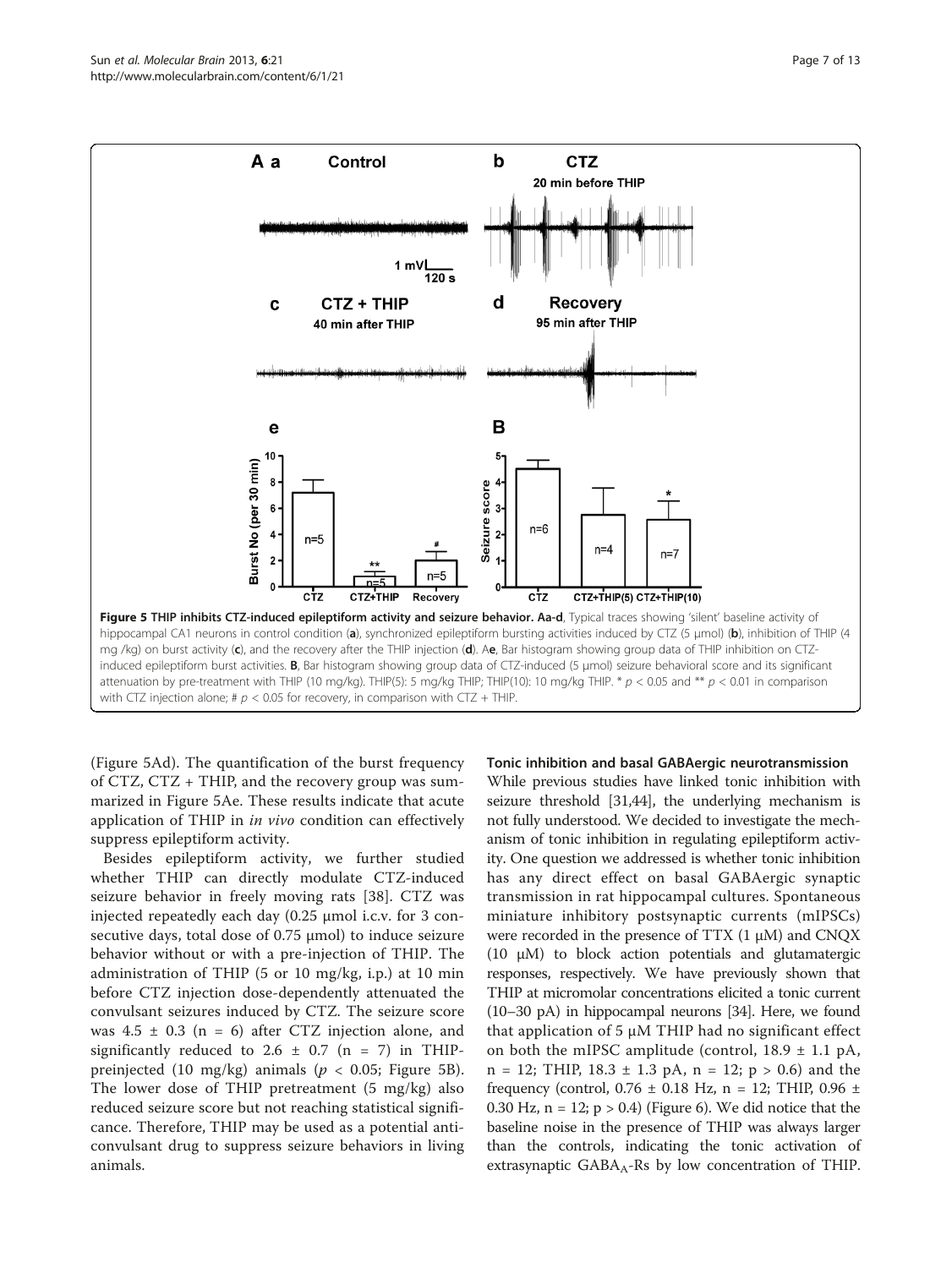<span id="page-7-0"></span>

The null effect of 5  $\mu$ M THIP on mIPSCs suggested that synaptic  $GABA_A-Rs$  are not significantly affected at this low concentration of THIP.

## Mechanism of tonic inhibition in modulating neuronal activity

We next examined the effect of THIP on neuronal activity at basal level as well as under stimulated conditions. In

normal bathing solution, application of low concentration of THIP (5 μM) showed no significant effect on action potential firing in the majority of neurons tested (Figure 7A-B; control,  $0.055 \pm 0.015$  Hz; THIP,  $0.050 \pm 0.05$ 0.013 Hz; n = 12,  $p > 0.4$ , paired t test). However, when neuronal activity was elevated by CTZ  $(5 \mu M)$  as demonstrated previously [[36\]](#page-11-0), THIP exerted a significant inhibitory effect on neuronal activity (Figure 7C-D). Action potential firing frequency dropped significantly from 0.152  $\pm$  0.027 Hz under CTZ application to 0.092  $\pm$ 0.022 Hz when THIP was applied together with CTZ  $(n = 17, p < 0.01,$  paired t test). To confirm that THIP has greater effect when neuronal activity is elevated, we further stimulated neurons with low concentration of kainic acid (KA). Bath application of KA (2.5 μM) induced a large membrane depolarization and a remarkable increase of action potential firing (Figure 7E). Importantly, co-application of 5 μM THIP together with KA significantly decreased the firing frequency in all of the neurons recorded (Figure 7E-F; KA,  $1.4 \pm 0.4$  Hz; KA+THIP, 0.6  $\pm$  0.1 Hz; n = 10, p < 0.03, paired t test). Together, our results suggest that tonic inhibition may have greater modulatory effect on neural networks with hyperexcitatory activity, such as that under epileptogenic stimulation, making extrasynaptic GABA<sub>A</sub>-Rs ideal for developing novel anti-convulsant drugs.

# **Discussion**

In this study, we have demonstrated that two distinct subtypes of extrasynaptic  $GABA_A-Rs$  both play an important role in regulating the formation of epileptiform

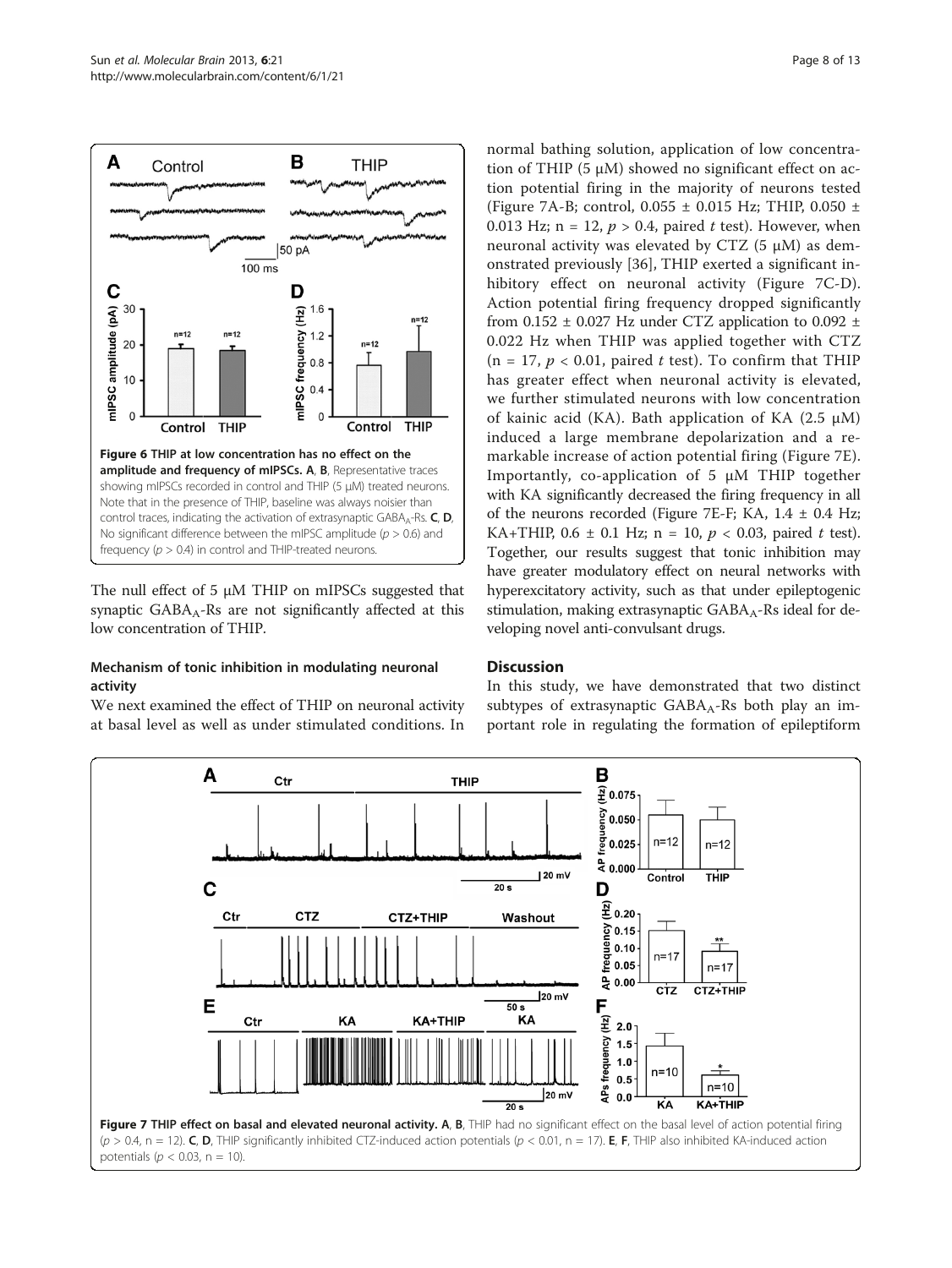activity in hippocampal cultures. Enhancing tonic inhibition in living animals in vivo also modulates epileptiform activity and behavioral seizures in a dose-dependent manner. More importantly, we demonstrated that tonic inhibition potently inhibits high frequency action potentials under stimulated conditions but not at basal low frequency firing condition, suggesting a novel mechanism of tonic inhibition in regulating neural network activity.

#### Extrasynaptic GABA<sub>A</sub>-Rs regulate epileptogenesis

Due to its continuous activation by ambient GABA, the charge transfer of tonic currents mediated by extrasynaptic  $GABA_A-Rs$  have been estimated to be several folds more than phasic currents mediated by synaptic  $GABA_A-Rs$ [[4,](#page-10-0)[45,46\]](#page-11-0). Tonic GABA conductance controls the overall gain of neuronal input–output [\[5](#page-10-0)[,45-48\]](#page-11-0). Therefore, when GABA<sub>A</sub> receptor  $\alpha$ 5 and  $\delta$  subunits were found significantly reduced in the hippocampus of animal TLE models [[8](#page-10-0)[,25,49,50\]](#page-11-0), it was realized that downregulation of tonic inhibition might have contributed to epileptogenesis. Consistently, our previous work has also demonstrated that tonic GABA inhibition was downregulated after chronic epileptogenic stimulation in cultured hippocampal neurons [\[34](#page-11-0)]. However, later studies found that despite a reduction of  $α5$  and  $δ$  subunit expression in epileptic mice, tonic inhibition in the hippocampus was largely maintained or even increased, possibly mediated by increased expression of  $α4γ2$ -containing  $GABA_A-Rs$ [[26,28,32\]](#page-11-0). Thus, tonic inhibition might have undergone homeostatic changes during and after epileptogenesis [[51\]](#page-11-0). Our current study demonstrated that enhancing tonic inhibition by increasing the expression level of either α5β3γ2 or α6β3δ receptors can effectively suppress epileptiform activity. We have further demonstrated that seizure behaviors are attenuated by enhancing tonic inhibition *in vivo*. Based on previous and our own studies, we attribute an important role to tonic inhibition in modulating hippocampal epileptogenesis: enhancing tonic inhibition will inhibit epileptiform activity, while reducing tonic inhibition will increase the susceptibility of epileptic seizures [[31](#page-11-0),[44](#page-11-0)].

## Overexpression of extrasynaptic  $GABA_A-Rs$  regulates epileptiform activity

While THIP has been used previously to modulate epileptiform activity, the target receptors were usually not specifically identified because higher concentrations of THIP might activate different combinations of synaptic and extrasynaptic  $GABA_A-Rs$ . Our current study provides more direct evidence on extrasynaptic regulation of epileptogenesis by demonstrating that overexpression of both α5β3γ2 and α6β3δ receptors can effectively attenuate epileptiform activity. We showed that neurons transfected with both α5β3γ2 and α6β3δ receptors had

enhanced tonic currents compared to control neurons. Mutations in the  $\delta$  subunit of GABA<sub>A</sub> receptors have been mapped in human epilepsy patients [\[29](#page-11-0),[30\]](#page-11-0), indicating the clinical relevance of  $\delta$ -GABA<sub>A</sub> receptors. Our molecular expression studies suggest that extrasynaptic  $GABA_A-Rs$  may be a potential therapeutic target for developing antiepileptic drugs to treat TLE.

#### THIP regulation of neuronal activity

Previous studies have reported that THIP may inhibit neuronal activity [[52](#page-11-0)-[56\]](#page-12-0). However, these studies used concentrations much higher than our current work. It is known that high concentration of THIP may directly activate γ2-containing synaptic  $GABA_A-Rs$  [[42](#page-11-0),[57,58](#page-12-0)]. In this study, we used a low concentration of THIP  $(5 \mu M)$ that did not affect mIPSCs, indicating that at this concentration THIP did not activate synaptic  $GABA_A-Rs$ . Correspondingly, we found that 5 μM THIP did not affect basal neuronal firing in the majority of neurons tested. More importantly, we discovered a strong inhibitory effect of THIP on elevated neuronal activity induced by both CTZ and KA. It is possible that elevated neuronal activity may induce substantial release of GABA [[46\]](#page-11-0), which will act together with THIP to enhance tonic inhibition and reduce neuronal activity. Another possibility is that tonic current may be outward rectifying at depolarized membrane potential [\[59](#page-12-0)], making the effect of THIP more potent when neurons are hyperexcitatory. Our discovery of the preferential inhibition of THIP on elevated activity makes it an ideal candidate for anticonvulsant drug, because it may have less side effects comparing to those affecting basal neural activity.

#### Conclusions

We employed both molecular and pharmacological tools to demonstrate that tonic inhibition modulates epileptiform activity both in vitro and in vivo. The overexpression of both α5β3γ2 and α6β3δ receptors inhibited the formation of epileptiform activity in hippocampal neurons, establishing unambiguously a solid ground for extrasynaptic modulation of epileptogenesis. Furthermore, we discovered a more prominent role of tonic inhibition in inhibiting hyperexcitatory activity rather than low frequency basal activity, suggesting that extrasynaptic  $GABA_A-Rs$  are ideal drug targets for developing anti-convulsant drugs that may specifically act against epileptiform activity without much side effect on normal brain functions.

#### Methods

#### Primary neuronal culture

Primary hippocampal neurons were prepared from embryonic day 18 Sprague–Dawley rat embryos of either sex, similar to our previous work with modifications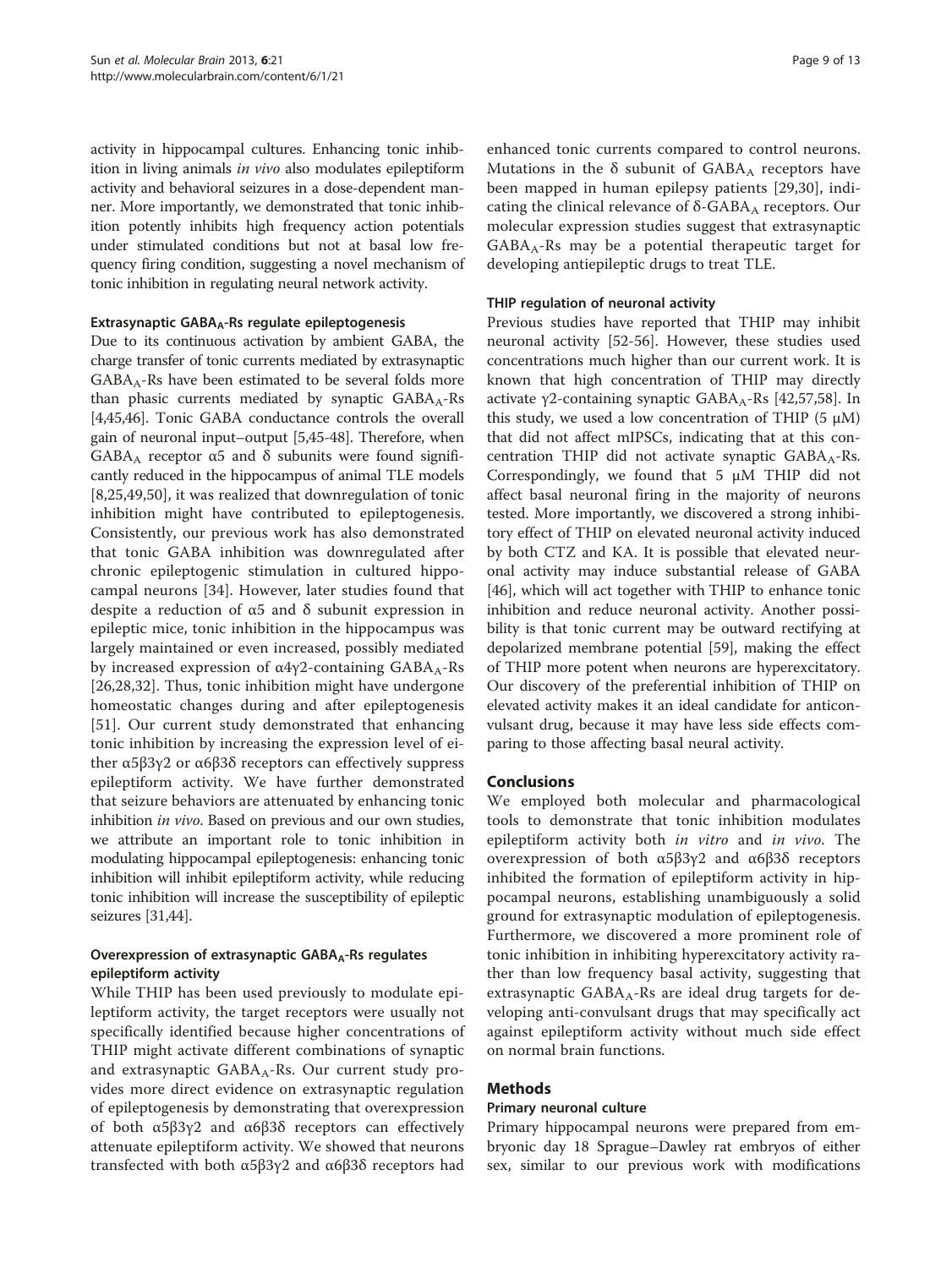[[34\]](#page-11-0). Briefly, after dissection of the hippocampi, the tissue was rinsed in cold HBS and then digested with 0.05% trypsin-EDTA for 20 min at 37°C, followed by trituration with pipettes in the plating medium (DMEM with 10% FBS and 10% F12). After rinsing for twice, cells were counted and plated onto coverslips precoated with 0.1 mg/ml poly-D-lysine (Sigma). After culturing for 1 day, media were changed into neuronal culture media (neurobasal media containing 2 mM GlutaMAX™-I Supplement and 2% B-27). AraC (1 μM, Sigma) was added 6–8 days after plating, and cells were fed twice weekly thereafter and maintained at  $37^{\circ}$ C and in 5% CO<sub>2</sub> incubators. Trypsin-EDTA, DMEM, FBS, F12, Neurobasal media, GlutaMAX™-I Supplement and B-27 were purchased from Invitrogen Corporation. Some experiments were also performed using mouse hippocampal cultures.

#### DNA transfection

Calcium-phosphate transfection was performed similar to the protocol previously described [[60\]](#page-12-0). Neurons were transfected at 10 days in vitro (DIV). The plasmids of rat α5, α6, β3, γ2, δ subunits of  $GABA_A$  receptors (gifts from Drs. Robert Macdonald, Matthias Kneussel, and Dr. Bernhard Luscher) were co-transfected with pEGFP or mCherry (Clontech). Transfection with EGFP or mCherry alone served as controls. Most of the experiments were performed around 2 weeks of culture unless otherwise indicated.

## Electrophysiological recordings in cultured hippocampal neurons

Whole-cell recordings were performed in current- or voltage-clamp mode using a MultiClamp 700B amplifier (Axon Instruments). Patch pipettes were pulled from borosilicate glass (Sutter Instrument, BF150-86-10) and fire polished (4–6 M $\Omega$ ). The recording chamber was continuously perfused with a bath solution consisting of (mM): 128 NaCl, 30 Glucose, 25 Hepes, 5 KCl, 2 CaCl<sub>2</sub>, 1 MgCl2, pH 7.3 adjusted with NaOH. The pipette solution for recording action potentials and mEPSCs contained (mM): 125 K-gluconate, 10 KCl, 5 EGTA, 10 Hepes, 10 Tris-phosphocreatine, 4 MgATP, 0.5 NaGTP, pH 7.3 adjusted with KOH. For tonic GABA currents and GABAinduced whole-cell currents, patch pipettes were filled with (mM): 135 KCl, 10 Tris-phosphocreatine, 2 EGTA, 10 Hepes, 4 MgATP, 0.5 NaGTP, pH 7.3 adjusted with KOH. Liquid junction potentials were always corrected before forming giga-ohm seal. The series resistance was typically 10–20 MΩ and partially compensated by 30-50%. Data were acquired using pClamp 10.2 software (Axon Instruments), sampled at 2–10 kHz, and filtered at 1 kHz. Off-line analysis was done with Clampfit 10.2 software (Axon Instruments). Miniature events were analyzed using Mini Analysis software (Synaptosoft). Large depolarization

shift resembling paroxysmal depolarization shift is defined here as  $\geq 10$  mV depolarization and  $\geq 300$  ms in duration. An epileptiform burst is defined by at least five consecutive action potentials overlaying on top of the large depolarization shift. When quantifying the percentage of neurons showing epileptiform activity, the criterion is at least two epileptiform bursts occurring during 10 min of recording. All of the drugs used were freshly diluted in bath solution to their final concentrations before experiments.

#### Electrophysiological recordings in anaesthetized rats

Adult male Sprague–Dawley rats weighing between 250–350 g were maintained on an ad libitum feeding schedule and kept on a 12 hr on/off light cycle. During electrophysiological study, rats were anesthetized with urethane (1.2 g/kg, i.p.) and the level of anesthesia was assessed by the absence of a withdrawal reflex, and additional anesthetic (urethane, 0.2-0.6 mg/kg, i.p.) was administered as necessary. Body temperature was maintained at 37 ± 0.5°C with a Harvard Homoeothermic Blanket (Harvard Apparatus Limited, Kent, UK). At the end of experiments, animals were killed with an overdose of urethane. All animal experiments were approved by the local committee of Laboratory Animals, Fudan University and carried out in accordance with Chinese National Science Foundation animal research regulation. Animal preparation was similar to previously reported [\[36,37,39](#page-11-0)]. Briefly, all the animals had their lateral tail vein cannulated for drug administration and then mounted in a stereotaxic frame. An incision was made in the midline of the head to expose the top part of the skull for the implantation of i.c.v. guide cannula (22GA, Plastics One, USA) into the lateral ventricle (0.3 mm posterior to bregma, 1.3 mm lateral to the midline, and 4 mm below the skull surface), and then secured by the dental cement. For recording and stimulating, a large burr hole was made in the left side of the incised skull above the hippocampal area, and the dura was pierced and removed. A concentric bipolar stimulating electrode (Harvard Apparatus) was placed close to the CA3 region (3.8-4.5 mm posterior to bregma, 3.5-4.0 mm lateral to the midline, and 3.0-3.8 mm below the brain surface) in order to stimulate the Shaffer collateral pathway. For recording in the CA1 pyramidal cell layer, a tungsten electrode (0.5 MΩ, WPI, USA) was placed 3.5-4.2 mm posterior to bregma, 2.0-3.0 mm lateral to the midline. The depth of the recording electrode was approximately 2.0-2.5 mm below the brain surface as determined by the sudden change of electrical noise and the shape of the evoked field excitatory postsynaptic potentials (fEPSPs) and population spike (PS). For stimulation, a constant current generator passed a square-wave pulse (0.2 ms in duration) through the stimulating electrode (test pulse) and the stimulation frequency was set at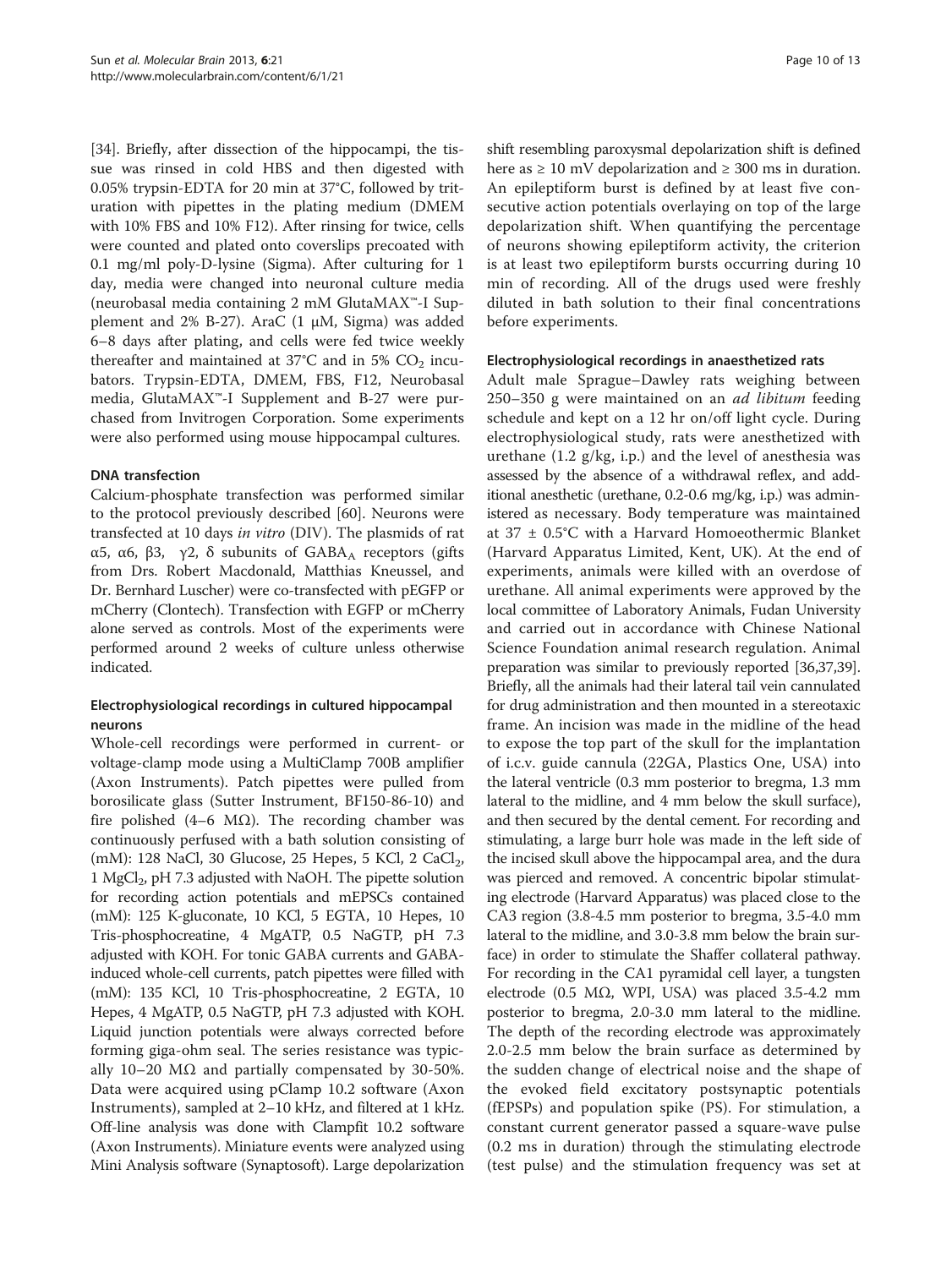<span id="page-10-0"></span>once per minute. The electrophysiological signals were amplified and filtered (0.3-3 kHz) using a NeuroLog System (Digitimer Ltd., Hearts, UK) and visualized and stored in a PC computer through an A-D converter, CED 1401 micro (Cambridge Electronic Design, Cambridge, UK). After both electrodes were in the right place, the fEPSPs and PS were monitored for at least 30 min until a stable recording was achieved. Following a 30 min baseline recording, CTZ (5 μmol, 5 μL) was administered i.c.v. via the pre-implanted guide cannula into the left lateral ventricle. Pharmacologically induced seizure-like activity was monitored after CTZ injection by observing the change of the evoked potentials transforming from single PS into a multi-peaked display, and spontaneous seizure burst activity in CA1 pyramidal neurons [\[37,39](#page-11-0)[,61\]](#page-12-0). After the epileptiform burst activity was stable for at least 30 min, THIP (4 mg/kg in 1 mL/kg) or vehicles were delivered through the cannula pre-implanted in the lateral tail vein. To confirm correct placement of the electrode and cannula, the brain was taken for histological validation of the injection and recording/stimulating sites. Epileptiform activity within CA1 pyramidal cells was analyzed offline using Spike2 software (an analyzing program for CED 1401, Cambridge Electronics, UK) and specific scripts designed for this study with Spike2. The highly synchronized bursting activity was defined as having high frequency multiple high amplitude spikes (>0.5 mV) with an initial interspike interval of less than 0.1 s, a minimum of 5 spikes, and burst duration over 1 s [\[37](#page-11-0)].

#### Behavioral test in freely moving rats

CTZ induced seizure behavioral test was carried out similarly as previously reported [\[38](#page-11-0)]. Briefly, under general anesthetics with sodium pentobarbital (60 mg/kg, i.p.), a guide cannula was pre-implanted into left lateral ventricle (0.3 mm posterior to bregma, 1.3 mm lateral to the midline, and 4 mm below the skull surface) at least 5 days before the behavioral test. Cannula-implanted animals were randomly divided into following experimental groups: 1) CTZ group: 0.25 μmol (i.c.v.) for one injection per day, three consecutive days; 2) THIP +  $CTZ$ group one: 5 mg/kg (i.p.) THIP  $+$  0.25  $\mu$ mol (i.c.v.) CTZ for one injection per day, three consecutive days; 3) THIP + CTZ group two: 10 mg/kg (i.p.) THIP + 0.25 μmol (i.c.v.) CTZ for one injection per day, three consecutive days. All behavioral tests were carried out between 2:00 pm and 7:00 pm. The animals were first placed in a plastic cage and acclimatized for at least half an hour before experiments. Before and after drug injection, animal behavior was continuously monitored for a period of 1 and 3 hours with video recording, respectively. Behavioral seizures were scored using 5-graded Racine Score system [\[62](#page-12-0)]. Briefly, Racine score I, facial clonus; score II, head nodding; score III, unilateral

forelimb clonus; score IV, rearing with bilateral forelimb clonus; score V, rearing and falling (loss of postural control).

#### Data analysis

Group data were expressed as mean ± SEM. Across different groups of data, statistical significance between means was determined using one-way ANOVA with Tukey HSD post hoc analysis. Comparison within a group used a paired or unpaired t test (GraphPad Prism, GraphPad Software Inc.). Pearson Chi-Square test was used for statistical analysis of percentage (SPSS). Significance level was set at  $p < 0.05$ .

#### Drugs and solutions

Cyclothiazide (CTZ) and L655708 were purchased from Tocris (Northpoint, Bristol). THIP (4,5,6,7-tetrahydroisoxazolo[4,5-c] pyridine-3-ol and urethane (25% in distilled water) were purchased from Sigma Aldrich Chemical Co. (Poole, Dorset).

#### Competing interest

The authors declare that they have no competing interests.

#### Authors' contributions

YS carried out most electrophysiological analysis in cultured neurons and in anesthetized animals. ZW and DJ performed experiments of overexpressing alpha5/beta3/gamma2 receptors in hippocampal cultures. SK analyzed THIP effect on animal seizure behaviors, and AP studied THIP effect on mIPSCs and epileptiform activity in cultured neurons. GC conceived and designed the project. GC and YS wrote the manuscript. YW supervised the in vivo and part of in vitro electrophysiology experiments and revised the manuscript. All authors read and approved the final manuscript.

#### Acknowledgement

This project was supported by NIH grants NS054858 and MH083911 to G.C., and grants from National Science Foundation of China 31129003 to G.C. and Y.W., and 81171224 to Y.W.

#### Received: 19 March 2013 Accepted: 20 April 2013 Published: 1 May 2013

#### References

- 1. Duncan JS, Sander JW, Sisodiya SM, Walker MC: Adult epilepsy. Lancet 2006, 367(9516):1087–1100.
- 2. Treiman DM: GABAergic mechanisms in epilepsy. Epilepsia 2001, 42(Suppl 3):8–12.
- 3. Farrant M, Nusser Z: Variations on an inhibitory theme: phasic and tonic activation of GABA(A) receptors. Nat Rev Neurosci 2005, 6(3):215–229.
- 4. Mody I, Pearce RA: Diversity of inhibitory neurotransmission through GABA(A) receptors. Trends Neurosci 2004, 27(9):569–575.
- 5. Semyanov A, Walker MC, Kullmann DM, Silver RA: Tonically active GABA A receptors: modulating gain and maintaining the tone. Trends Neurosci 2004, 27(5):262–269.
- 6. Brunig I, Scotti E, Sidler C, Fritschy JM: Intact sorting, targeting, and clustering of gamma-aminobutyric acid A receptor subtypes in hippocampal neurons in vitro. J Comp Neurol 2002, 443(1):43-55.
- 7. Crestani F, Keist R, Fritschy JM, Benke D, Vogt K, Prut L, Bluthmann H, Mohler H, Rudolph U: Trace fear conditioning involves hippocampal alpha5 GABA(A) receptors. Proc Natl Acad Sci U S A 2002, 99(13):8980–8985.
- 8. Houser CR, Esclapez M: Downregulation of the alpha5 subunit of the GABA(A) receptor in the pilocarpine model of temporal lobe epilepsy. Hippocampus 2003, 13(5):633–645.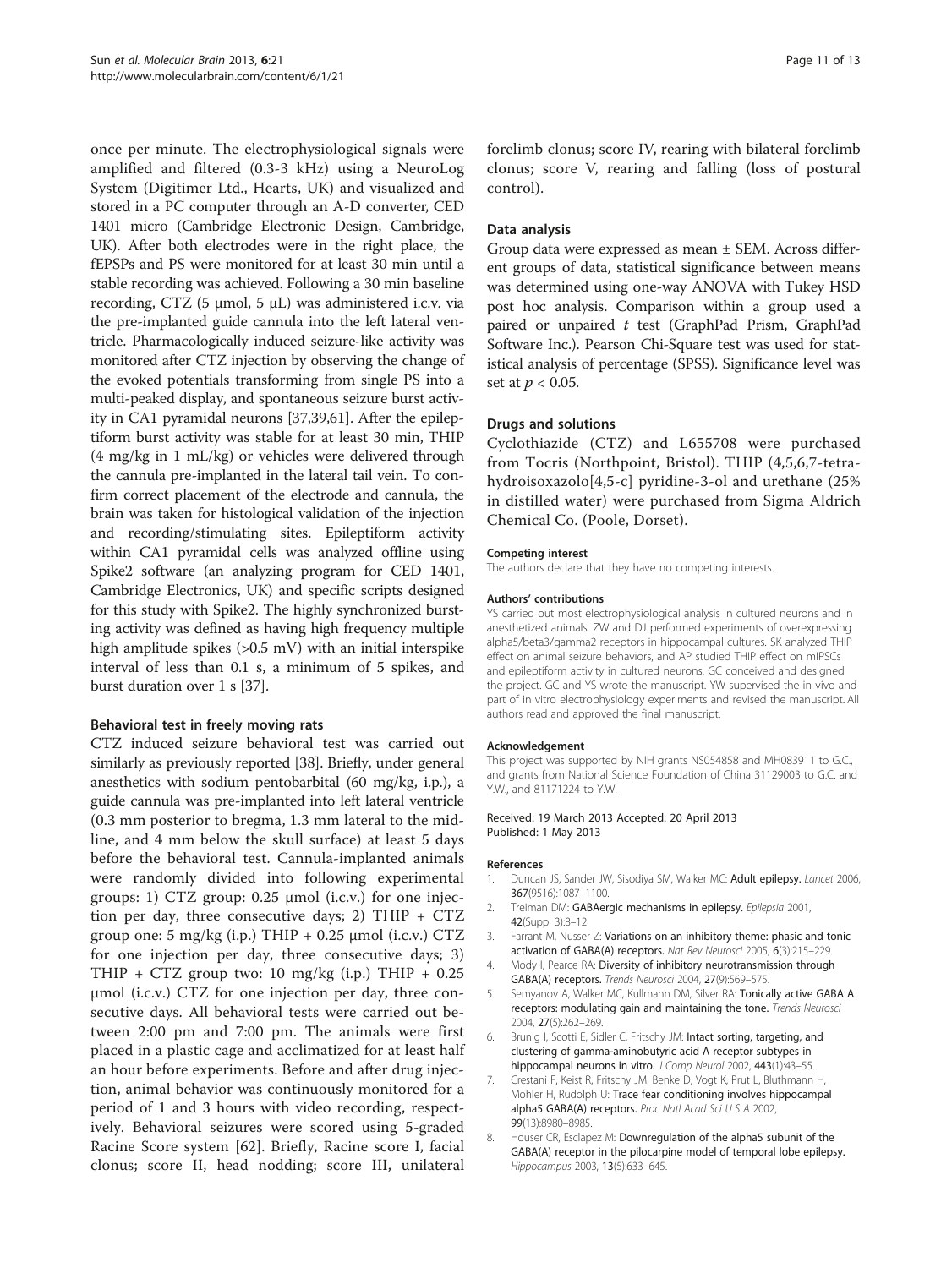- <span id="page-11-0"></span>9. Caraiscos VB, Elliott EM, You-Ten KE, Cheng VY, Belelli D, Newell JG, Jackson MF, Lambert JJ, Rosahl TW, Wafford KA, MacDonald JF, Orser BA: Tonic inhibition in mouse hippocampal CA1 pyramidal neurons is mediated by alpha5 subunit-containing gamma-aminobutyric acid type A receptors. Proc Natl Acad Sci U S A 2004, 101(10):3662–3667.
- 10. Serwanski DR, Miralles CP, Christie SB, Mehta AK, Li X, De Blas AL: Synaptic and nonsynaptic localization of GABAA receptors containing the alpha5 subunit in the rat brain. J Comp Neurol 2006, 499(3):458-470.
- 11. Wei W, Zhang N, Peng Z, Houser CR, Mody I: Perisynaptic localization of delta subunit-containing GABA(A) receptors and their activation by GABA spillover in the mouse dentate gyrus. J Neurosci 2003, 23(33):10650–10661.
- 12. Nusser Z, Sieghart W, Somogyi P: Segregation of different GABAA receptors to synaptic and extrasynaptic membranes of cerebellar granule cells. J Neurosci 1998, 18(5):1693–1703.
- 13. Stell BM, Brickley SG, Tang CY, Farrant M, Mody I: Neuroactive steroids reduce neuronal excitability by selectively enhancing tonic inhibition mediated by delta subunit-containing GABAA receptors. Proc Natl Acad Sci U S A 2003, 100(24):14439-14444.
- 14. Casula MA, Bromidge FA, Pillai GV, Wingrove PB, Martin K, Maubach K, Seabrook GR, Whiting PJ, Hadingham KL: Identification of amino acid residues responsible for the alpha5 subunit binding selectivity of L-655 ,708, a benzodiazepine binding site ligand at the GABA(A) receptor. J Neurochem 2001, 77(2):445–451.
- 15. Atack JR, Bayley PJ, Seabrook GR, Wafford KA, McKernan RM, Dawson GR: L-655,708 enhances cognition in rats but is not proconvulsant at a dose selective for alpha5-containing GABAA receptors. Neuropharmacology 2006, 51(6):1023–1029.
- 16. Nusser Z, Mody I: Selective modulation of tonic and phasic inhibitions in dentate gyrus granule cells. J Neurophysiol 2002, 87(5):2624–2628.
- 17. Cope DW, Hughes SW, Crunelli V: GABAA receptor-mediated tonic inhibition in thalamic neurons. J Neurosci 2005, 25(50):11553–11563.
- 18. Wohlfarth KM, Bianchi MT, Macdonald RL: Enhanced neurosteroid potentiation of ternary GABA(A) receptors containing the delta subunit. J Neurosci 2002, 22(5):1541–1549.
- 19. Belelli D, Harrison NL, Maguire J, Macdonald RL, Walker MC, Cope DW: Extrasynaptic GABAA receptors: form, pharmacology, and function. J Neurosci 2009, 29(41):12757–12763.
- 20. Sperk G, Furtinger S, Schwarzer C, Pirker S: GABA and its receptors in epilepsy. Adv Exp Med Biol 2004, 548:92–103.
- 21. Mann EO, Mody I: The multifaceted role of inhibition in epilepsy: seizuregenesis through excessive GABAergic inhibition in autosomal dominant nocturnal frontal lobe epilepsy. Curr Opin Neurol 2008, 21(2):155–160.
- 22. Coulter DA, Carlson GC: Functional regulation of the dentate gyrus by GABA-mediated inhibition. Prog Brain Res 2007, 163:235–243.
- 23. Sierra-Paredes G, Sierra-Marcuno G: Extrasynaptic GABA and glutamate receptors in epilepsy. CNS Neurol Disord Drug Targets 2007, 6(4):288–300.
- 24. Richerson GB: Looking for GABA in all the wrong places: the relevance of extrasynaptic GABA(A) receptors to epilepsy. Epilepsy Curr 2004, 4(6):239-242.
- 25. Peng Z, Huang CS, Stell BM, Mody I, Houser CR: Altered expression of the delta subunit of the GABAA receptor in a mouse model of temporal lobe epilepsy. J Neurosci 2004, 24(39):8629–8639.
- 26. Zhang N, Wei W, Mody I, Houser CR: Altered localization of GABA(A) receptor subunits on dentate granule cell dendrites influences tonic and phasic inhibition in a mouse model of epilepsy. J Neurosci 2007, 27(28):7520–7531.
- 27. Goodkin HP, Joshi S, Mtchedlishvili Z, Brar J, Kapur J: Subunit-specific trafficking of GABA(A) receptors during status epilepticus. J Neurosci 2008, 28(10):2527–2538.
- 28. Rajasekaran K, Joshi S, Sun C, Mtchedlishvilli Z, Kapur J: Receptors with low affinity for neurosteroids and GABA contribute to tonic inhibition of granule cells in epileptic animals. Neurobiol Dis 2010, 40(2):490–501.
- 29. Dibbens LM, Feng HJ, Richards MC, Harkin LA, Hodgson BL, Scott D, Jenkins M, Petrou S, Sutherland GR, Scheffer IE, Berkovic SF, Macdonald RL, Mulley JC: GABRD encoding a protein for extra- or peri-synaptic GABAA receptors is a susceptibility locus for generalized epilepsies. Hum Mol Genet 2004, 13(13):1315–1319.
- 30. Feng HJ, Kang JQ, Song L, Dibbens L, Mulley J, Macdonald RL: Delta subunit susceptibility variants E177A and R220H associated with complex epilepsy alter channel gating and surface expression of alpha4beta2delta GABAA receptors. J Neurosci 2006, 26(5):1499–1506.
- 31. Maguire JL, Stell BM, Rafizadeh M, Mody I: Ovarian cycle-linked changes in GABA(A) receptors mediating tonic inhibition alter seizure susceptibility and anxiety. Nat Neurosci 2005, 8(6):797–804.
- 32. Scimemi A, Semyanov A, Sperk G, Kullmann DM, Walker MC: Multiple and plastic receptors mediate tonic GABAA receptor currents in the hippocampus. J Neurosci 2005, 25(43):10016–10024.
- 33. Cope DW, Di Giovanni G, Fyson SJ, Orban G, Errington AC, Lorincz ML, Gould TM, Carter DA, Crunelli V: Enhanced tonic GABAA inhibition in typical absence epilepsy. Nat Med 2009, 15(12):1392–1398.
- 34. Qi JS, Yao J, Fang C, Luscher B, Chen G: Downregulation of tonic GABA currents following epileptogenic stimulation of rat hippocampal cultures. J Physiol 2006, 577(Pt 2):579–590.
- 35. Bai D, Zhu G, Pennefather P, Jackson MF, MacDonald JF, Orser BA: Distinct functional and pharmacological properties of tonic and quantal inhibitory postsynaptic currents mediated by gamma-aminobutyric acid(A) receptors in hippocampal neurons. Mol Pharmacol 2001, 59(4):814-824.
- 36. Qi J, Wang Y, Jiang M, Warren P, Chen G: Cyclothiazide induces robust epileptiform activity in rat hippocampal neurons both in vitro and in vivo. J Physiol 2006, 571(Pt 3):605–618.
- 37. Wang Y, Qi JS, Kong S, Sun Y, Fan J, Jiang M, Chen G: BDNF-TrkB signaling pathway mediates the induction of epileptiform activity induced by a convulsant drug cyclothiazide. Neuropharmacology 2009, 57(1):49–59.
- 38. Kong S, Qian B, Liu J, Fan M, Chen G, Wang Y: Cyclothiazide induces seizure behavior in freely moving rats. Brain Res 2010, 1355:207-213.
- 39. Qian B, Sun Y, Wu Z, Wan L, Chen L, Kong S, Zhang B, Zhang F, Wang ZY, Wang Y: Epileptiform response of CA1 neurones to convulsant stimulation by cyclothiazide, kainic acid and pentylenetetrazol in anaesthetized rats. Seizure 2011, 20:312–319.
- 40. Lindquist CE, Ebert B, Birnir B: Extrasynaptic GABA(A) channels activated by THIP are modulated by diazepam in CA1 pyramidal neurons in the rat brain hippocampal slice. Mol Cell Neurosci 2003, 24(1):250–257.
- 41. Krogsgaard-Larsen P, Frolund B, Liljefors T, Ebert B: GABA(A) agonists and partial agonists: THIP (Gaboxadol) as a non-opioid analgesic and a novel type of hypnotic. Biochem Pharmacol 2004, 68(8):1573–1580.
- 42. Brown N, Kerby J, Bonnert TP, Whiting PJ, Wafford KA: Pharmacological characterization of a novel cell line expressing human alpha(4)beta(3) delta GABA(A) receptors. Br J Pharmacol 2002, 136(7):965–974.
- 43. Wafford KA, Ebert B: Gaboxadol–a new awakening in sleep. Curr Opin Pharmacol 2006, 6(1):30–36.
- 44. Spigelman I, Li Z, Banerjee PK, Mihalek RM, Homanics GE, Olsen RW: Behavior and physiology of mice lacking the GABAA-receptor delta subunit. Epilepsia 2002, 43(Suppl 5):3-8.
- 45. Cavelier P, Hamann M, Rossi D, Mobbs P, Attwell D: Tonic excitation and inhibition of neurons: ambient transmitter sources and computational consequences. Prog Biophys Mol Biol 2005, 87(1):3–16.
- Glykys J, Mody I: Activation of GABAA receptors: views from outside the synaptic cleft. Neuron 2007, 56(5):763–770.
- 47. Mitchell SJ, Silver RA: Shunting inhibition modulates neuronal gain during synaptic excitation. Neuron 2003, 38(3):433–445.
- 48. Chadderton P, Margrie TW, Hausser M: Integration of quanta in cerebellar granule cells during sensory processing. Nature 2004, 428(6985):856–860.
- 49. Fritschy JM, Kiener T, Bouilleret V, Loup F: GABAergic neurons and GABA (A)-receptors in temporal lobe epilepsy. Neurochem Int 1999, 34(5):435–445.
- 50. Houser CR, Esclapez M: Vulnerability and plasticity of the GABA system in the pilocarpine model of spontaneous recurrent seizures. Epilepsy Res 1996, 26(1):207–218.
- 51. Mody I: Aspects of the homeostaic plasticity of GABAA receptormediated inhibition. J Physiol 2005, 562(Pt 1):37–46.
- 52. Krook-Magnuson El, Li P, Paluszkiewicz SM, Huntsman MM: Tonically active inhibition selectively controls feedforward circuits in mouse barrel cortex. J Neurophysiol 2008, 100(2):932–944.
- 53. Gao H, Smith BN: Tonic GABAA receptor-mediated inhibition in the rat dorsal motor nucleus of the vagus. J Neurophysiol 2010, 103(2):904–914.
- 54. Olmos-Serrano JL, Paluszkiewicz SM, Martin BS, Kaufmann WE, Corbin JG, Huntsman MM: Defective GABAergic neurotransmission and pharmacological rescue of neuronal hyperexcitability in the amygdala in a mouse model of fragile X syndrome. J Neurosci 2010, 30(29):9929–9938.
- 55. Edwards MD, White AM, Platt B: Characterisation of rat superficial superior colliculus neurones: firing properties and sensitivity to GABA. Neuroscience 2002, 110(1):93–104.